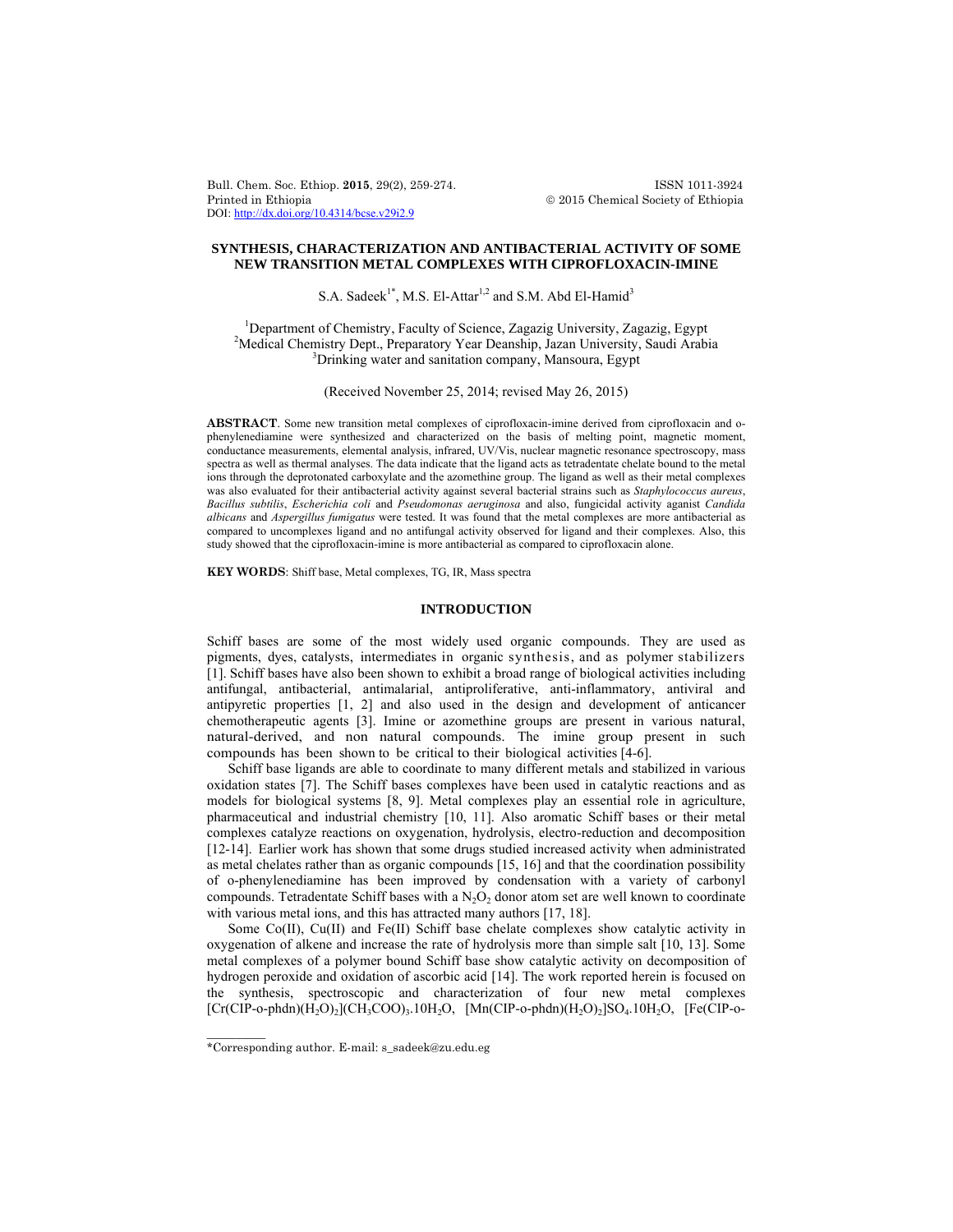phdn) $(H_2O)_2$ [(NO<sub>3</sub>)<sub>3</sub>.8H<sub>2</sub>O and [Co(CIP-o-phdn) $(H_2O)_2$ [Cl<sub>2</sub>.7H<sub>2</sub>O formed upon the reaction of  $Cr(CH_3COO)_3$ , MnSO<sub>4</sub>.6H<sub>2</sub>O, Fe(NO<sub>3</sub>)<sub>3</sub>.9H<sub>2</sub>O and CoCl<sub>2</sub>.6H<sub>2</sub>O with new ciprofloxacin-imine (CIP-o-phdn) in the presence of acetone as a solvent and also, to study the effect of condensation of o-phenylenediamine with ciprofloxacin to produce new compound CIP-o-phdn on the antibacterial activity compared with free ciprofloxacin. The solid reaction products were characterized by melting point, molar conductivities, magnetic properties, elemental analyses, infrared spectra,  $H^1$  NMR, mass spectra, UV spectra as well as thermal analyses. The antibacterial activity of the investigated complexes, metal salts and CIP-o-phdn was tested against two Gram-positive *Staphylococcus aureus*, *Bacillus subtilis* and two Gram-negative bacterial species *Escherichia coli*, *Pseudomonas aeruginosa* and antifungal screening was studied against two species *Candida albicans* and *Aspergillus fumigatus*.

### **EXPERIMENTAL**

#### *Chemicals*

All chemicals used for the preparation of the complexes were of analytical reagent grade, commercially available from different sources and used without further purification. Ciprofloxacin hydrochloride used in this study was purchased from the Egyptian International Pharmaceutical Industrial Company (EIPICO). o-Phenylenediamine, glacial acetic acid, acetone, ethanol, NaOH, FeCl<sub>3</sub>.6H<sub>2</sub>O, BaCl<sub>2</sub>, AgNO<sub>3</sub>, FeSO<sub>4</sub> and K<sub>2</sub>CrO<sub>4</sub> were purchased from Fluka Chemical Co. CoCl<sub>2</sub>.6H<sub>2</sub>O, Cr(CH<sub>3</sub>COO)<sub>3</sub>, MnSO<sub>4</sub>.6H<sub>2</sub>O and Fe(NO<sub>3</sub>)<sub>3</sub>.9H<sub>2</sub>O from Aldrich Chemical Co.

# *Synthesis of ligand CIP-o-phdn*  $(C_{40}H_{42}N_8O_4F_2Cl_2)$

An ethanolic solution of ciprofloxacin (2 mmol, 0.734 g) with o-phenylenediamine (1 mmol, 0.108 g) was boiled under reflux in the presence of glacial acetic acid separately for 4 h. The resulting solution was concentrated to 8 mL on a water bath and allowed to cool at 0 C. Yellowish white preciptate was filtered off, washed several times by ethanol and dried under vacuum over CaCl<sub>2</sub> in a disecator. The proposed formula of the ligand  $(C_{40}H_{42}N_8O_4F_2Cl_2$ , M.Wt.  $= 807$ ) is in good agreement with mass spectrum (M<sup>+</sup>) at m/z = 806.0 (68.91%) and confirmed by IR spectral data. The <sup>1</sup>H NMR spectrum of the ligand in DMSO- $d_6$  showed signals at  $\delta$  11.0 ppm assigned to the proton of carboxylic (COOH).

# *Synthesis of metal complexes*

The grey solid complex  $[Cr(CIP-o-phdn)(H<sub>2</sub>O)<sub>2</sub>](CH<sub>3</sub>CO)<sub>3</sub>$ , 10H<sub>2</sub>O was prepared by adding 0.5 mmol (0.164 g) of chromium acetate  $Cr(CH_3COO)$ <sub>3</sub> in 20 mL ethanol drop-wisely to a stirred suspended solution 0.5 mmol  $(0.403 \text{ g})$  of CIP-o-phdn and 1 mmol  $(0.04 \text{ g})$  NaOH in 50 mL ethanol. The reaction mixture was stirred for 15 h at 35 °C in water bath. The grey precipitate was filtered off and dried under vacuum over anhydrous CaCl<sub>2</sub>. The yellow, orange and green solid complexes of  $[Mn(CIP-o-phdn)(H_2O)_2]SO_4.10H_2O$ ,  $[Fe(CIP-o-phdn)(H_2O)_2](NO_3)_3.8H_2O$ and  $[Co(CIP-o-phdn)(H<sub>2</sub>O)<sub>2</sub>]Cl<sub>2</sub>.7H<sub>2</sub>O$  were prepared in a similar manner described above by using acetone as a solvent and using  $\overline{MnSO_4.6H_2O}$ , Fe(NO<sub>3</sub>)<sub>3</sub>.9H<sub>2</sub>O and CoCl<sub>2</sub>.6H<sub>2</sub>O, respectively, in 1:1 molar ratio. All compounds were characterized by their elemental analysis, molar conductance, magnetic moment, infrared, <sup>1</sup>H NMR, electronic, mass spectra as well as thermal analyses. Single X-ray diffraction measurements could not be obtained due to the formation of non suitable crystals.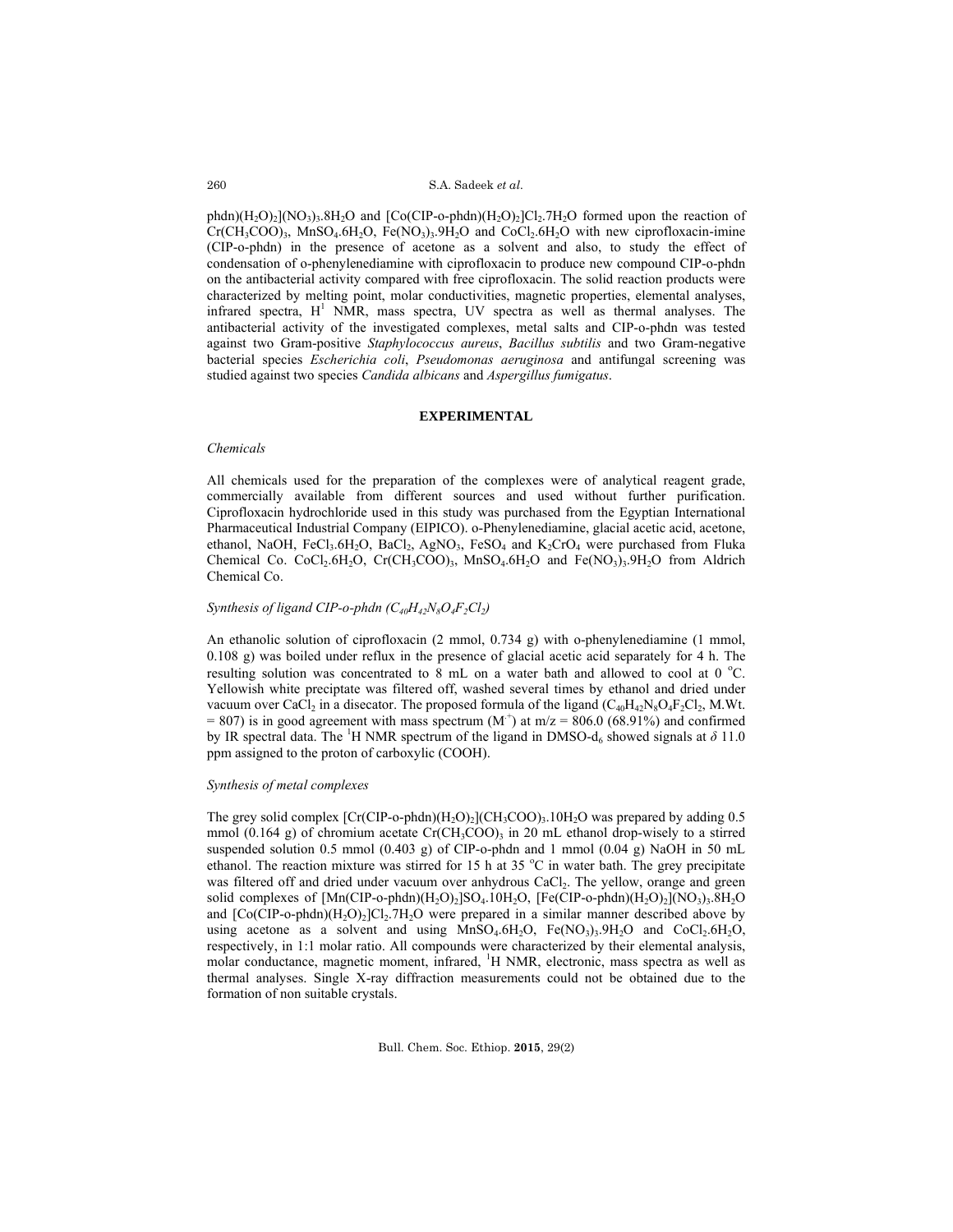Elemental C, H and N analysis was carried out on a Perkin Elmer CHN 2400. The percentage of the metal ions were determined gravimetrically by transforming the solid products into metal oxide or sulphate, and also determined by using atomic absorption method. Spectrometer model PYE-UNICAM SP 1900 fitted with the corresponding lamp was used for this purposed. The chloride content in the complexes was determined by using Mohr's and Volhard's methods [19]. IR spectra were recorded on FTIR 460 PLUS (KBr discs) in the range from 4000-400 cm<sup>-1</sup>, <sup>1</sup>H NMR spectra were recorded on Varian Mercury VX-300 NMR Spectrometer using DMSO-d<sub>6</sub> as solvent. TGA-DTG measurements were carried out under  $N_2$ atmosphere within the temperature range from room temperature to 800 C using TGA-50H Shimadzu, the mass of sample was accurately weighted out in an aluminum crucible. Electronic spectra were obtained using UV-3101PC Shimadzu. The solid reflection spectra were recorded with KBr pellets. Mass spectra were recorded on GCMS-QP-1000EX Shimadzu (ESI-70 eV) in the range from 0-1090. Magnetic measurements were carried out on a Sherwood scientific magnetic balance using Gouy method using Hg[Co(SCN)4] as calibrant. Molar conductivities of the solution of the ligand and metal complexes in DMF at  $1\times10^{-3}$  M were measured on CONSORT K410. All measurements were carried out at ambient temperature with freshly prepared solution.

#### *Antimicrobial investigation*

Antibacterial activity of the ligand and its metal complexes was investigated by a previously reported modified method of Beecher and Wong [20] against different bacterial species, such as *Staphylococcus aureus*, *Bacillus subtilis*, *Escherichia coli* and *Pseudomonas aeruginosa* and antifungal screening was studied against two species*, Candida albicans* and *Aspergillus fumigatus*. The tested microorganisms isolates were isolated from Egyptian soil and identified according to the standard mycological and bacteriological keys for identification of fungi and bacteria as stock cultures in the microbiology laboratory, Faculty of Science, Zagazig University. The nutrient agar medium for antibacterial was (0.5% peptone, 0.1% beef extract, 0.2% yeast extract, 0.5% NaCl and 1.5% Agar-Agar) and CZAPEKS Dox medium for antifungal (3% sucrose, 0.3% NaNO<sub>3</sub>, 0.1% K<sub>2</sub>HPO<sub>4</sub>, 0.05% KCl, 0.001% FeSO<sub>4</sub>, 2% Agar-Agar) was prepared  $[21]$  and then cooled to 47  $^{\circ}$ C and seeded with tested microorganisms. Sterile water agar layer was poured then solidified. After solidification 5 mm diameter holes were punched by a sterile cork-borer. The investigated compounds, ligand, metal salts and their complexes, were introduced in Petri-dishes (only 0.1 mL) after dissolving in DMF at  $1.0 \times 10^{-3}$ M. These culture plates were then incubated at 37 °C for 20 h for bacteria and for seven days at 30 C for fungi. The activity was determined by measuring the diameter of the inhibition zone (in mm). Growth inhibition was calculated with reference to the positive control, i.e., (ampicilin, amoxycillin and cefaloxin).

### **RESULTS AND DISCUSSION**

The complexes of CIP-o-phdn with Cr(III), Mn(II), Fe(III) and Co(II) were synthesized as solids of a color characteristics of the metal ion. Table 1 summarizes the carbon, hydrogen, nitrogen, halogen, sulfur and metal percentages, melting points, molar conductivities and magnetic properties of the isolated solid complexes. The results obtained indicated that all of the isolated complexes are formed from the reaction of the metal salt with CIP-o-phdn in 1:1 molar ratio for all the metals. All of the complexes reported here in are hydrates with various degrees of hydration and air stable solids at room temperature. The structures of the complexes suggested from the elemental analysis agree quite well with their proposed formulae. The found values of quantitative analysis agree quite well with the calculated percentage of C, H, N, Cl and S. The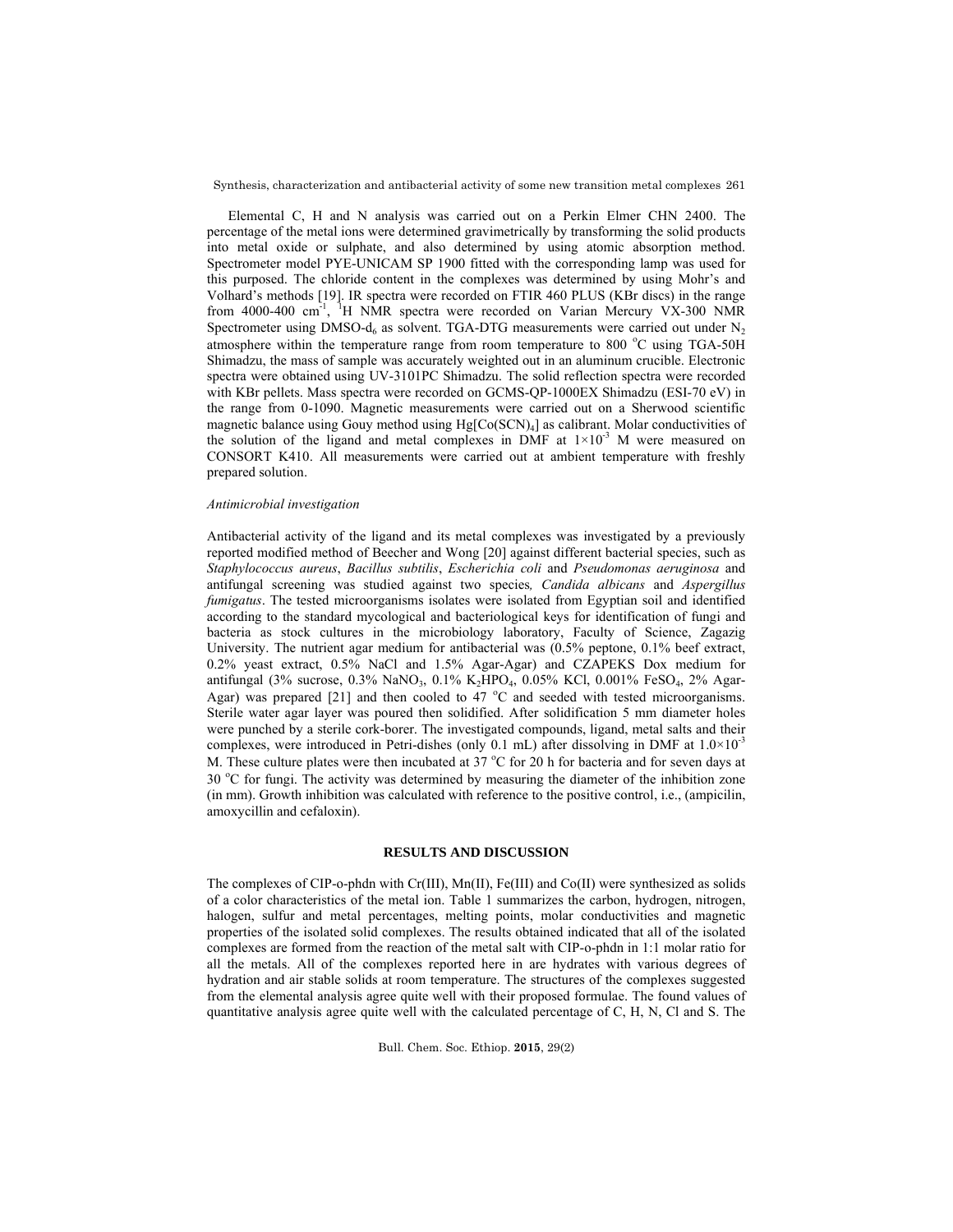metal content is in a well agreement with each other and proves the molecular formulae of the prepared complexes. The molar conductance values of CIP-o-phdn and their metal complexes were found to be in the range from 113.1 to 235.8 S. cm<sup>2</sup>. mol<sup>-1</sup> at room temperature (Table 1). Conductance data showed that the metal complexes are electrolyte compared with ciprofloxacin Schiff base alone. The magnetic moments (as B.M.) of the complexes were measured at room temperature. The Cr(III),  $\text{Mn}(II)$ , Fe(III) and Co(II) complexes are found in paramagnetism with measured magnetic moment values at 3.81, 5.62, 5.81 and 5.10 B.M., respectively. The biological activities of Schiff base and their metal chelates were studied against some selected Gram-positive and Gram-negative bacteria and two species fungi.

For the isolated complexes of Cr(III), Mn(II), Fe(III) and Co(II) in order to verify that the acetate, sulfate, nitrate and chloride groups are ionic and not coordinate, the complexes solution were tested with an aqueous solutions of ferric chloride, barium chloride, ferrous sulfate and silver nitrate a red brown, white precipitate, black-ring and white precipitate were formed. This indicate that acetate, sulfate, nitrate and chloride groups are found as counter ions (outside the complexes sphere) [22] which also in good agreement with the results of molar conductance.

| Compounds<br>M.Wt. (M.F.)                                                                                                         | Yield<br>$\frac{0}{0}$ | Mp<br>$^{\circ}C$ | Color                                     | Found (calcd.) $(\% )$      |      |                                                |                |                           | $\mu_{\rm eff}$<br>(B.M.) | Λ<br>$S \text{ cm}^2$<br>$mol-1$ |       |
|-----------------------------------------------------------------------------------------------------------------------------------|------------------------|-------------------|-------------------------------------------|-----------------------------|------|------------------------------------------------|----------------|---------------------------|---------------------------|----------------------------------|-------|
|                                                                                                                                   |                        |                   |                                           | C                           | H    | N                                              | M              | Cl                        | S                         |                                  |       |
| $(CIP-o-phdn)$<br>807 ( $C_{40}H_{42}N_8O_4F_2Cl_2$ )                                                                             | 80.0                   | 308               | Yellowish (59.48) (5.20) (13.88)<br>white | 59.47                       | 5.17 | 13.87                                          | -              | (8.80)<br>8.79            | $\overline{a}$            | Diama<br>gnetic                  | 113.1 |
| $[Cr(CIP-o-$<br>$phdn)(H_2O)_2(CH_3COO)_3$<br>10H <sub>2</sub> O<br>1179 ( $CrC_{46}H_{73}N_8O_{22}F_2$ )                         | 68.45                  | 270               | Grey                                      | $(46.82)$ $(6.19)$<br>46.80 | 6.15 | (9.50)<br>9.46                                 | (4.41)<br>4.41 | $\overline{a}$            | -                         | 3.81                             | 196.0 |
| $[Mn$ (CIP-0-<br>phdn) $(H_2O)_2$ ]SO <sub>4</sub> .10H <sub>2</sub> O<br>1101<br>$(MnC_{40}H_{64}N_8O_{20}F_2S)$                 | 73.30                  | 294               | Yellow                                    | 43.46                       | 5.75 | $(43.50)$ $(5.81)$ $(10.17)$<br>10.15          | (4.99)<br>4.92 | $\overline{a}$            | (2.92)<br>2.90            | 5.62                             | 190.0 |
| $[Fe(CIP-o-$<br>phdn) $(H_2O)_2$ ](NO <sub>3</sub> ) <sub>3</sub> .8H <sub>2</sub><br>1155.8<br>$(FeC_{40}H_{60}N_{11}O_{23}F_2)$ | 69.82                  | >360              | Orange                                    | 41.50                       | 5.15 | $(41.53)$ $(5.19)$ $(13.32)$ $(4.83)$<br>13.29 | 4.80           |                           | -                         | 5.81                             | 235.8 |
| $[Co(CIP-o-$<br>$phdn)(H_2O)_2 Cl_2.7H_2O$<br>1025.9<br>$(CoC_{40}H_{58}N_8O_{13}F_2Cl_2)$                                        | 78.66                  | 282               | Green                                     | 46.70                       | 5.62 | $(46.79)$ $(5.65)$ $(10.92)$<br>10.89          | 5.70           | $(5.74)$ $(6.92)$<br>6.90 | -                         | 5.10                             | 230.8 |

|  |  |  | Table 1. Elemental analysis and physico-analytical data for CIP-o-phdn and its metal complexes. |
|--|--|--|-------------------------------------------------------------------------------------------------|
|  |  |  |                                                                                                 |

#### *IR absorption spectra*

The infrared spectra of  $[Cr(CIP-o-phdn)(H_2O)_2(CH_3COO)_3.10H_2O, [Mn(CIP-o-phdn)]$  $(H_2O)_2$ ]SO<sub>4</sub>.10H<sub>2</sub>O, [Fe(CIP-o-phdn)(H<sub>2</sub>O)<sub>2</sub>](NO<sub>3</sub>)<sub>3</sub>.8H<sub>2</sub>O, [Co(CIP-o-phdn)(H<sub>2</sub>O)<sub>2</sub>]Cl<sub>2</sub>.7H<sub>2</sub>O and CIP-o-phdn were measured as KBr discs. The assignments are given in Table 2. The infrared spectra of the complexes are compared with those of CIP-o-phdn in order to determine the site of coordination that may be involved in chelation. There are some guide peaks in the spectra of the ligand which are of good help for achieving this goal. These peaks are expected to be involved in chelation. The position or the intensities of these peaks are expected to be changed upon complexation. The proposed structures for all complexes is represented by Scheme 1, the four donor atoms of CIP-o-phdn coordinated to central metal ions in a plane forming tetragon with the two oxygen atoms of the two coordinated water molecules in axial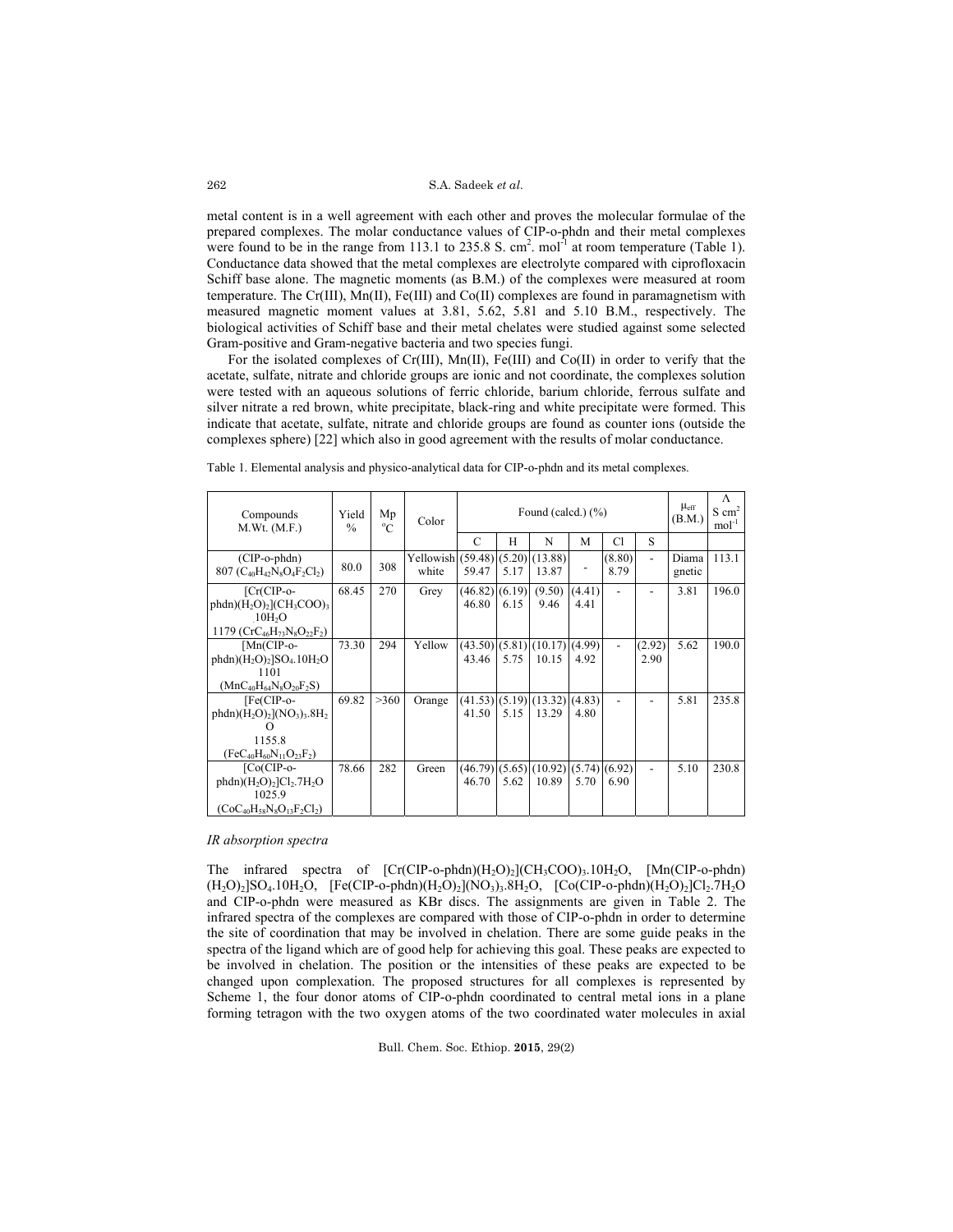position [18]. According to the proposed structures for the complexes under investigation, the complexes posses a two-fold axis and two plane of symmetry and hence they are  $C_{2v}$  symmetry. The  $C_{2v}$  complexes,  $[M(CIP-o-phdn)(H_2O)_2]^{n^+}$  are expected to display 297 vibrational fundamentals which are all monodegenerate. These are distributed between  $A_1$ ,  $A_2$ ,  $B_1$  and  $B_2$ motions; all are IR and Raman active, except for the  $A_2$  modes which are only Raman active.

Table 2. Infrared frequencies  $(cm^{-1})$  and tentative assignments for (A) CIP-o-phdn; (B)[Cr(CIP-o-phdn)  $(H_2O)_2$ ](CH<sub>3</sub>COO)<sub>3</sub>.10H<sub>2</sub>O,(C)[Mn(CIP-o-phdn)(H<sub>2</sub>O)<sub>2</sub>]SO<sub>4</sub>.10H<sub>2</sub>O, (D) [Fe(CIP-o-phdn)(H<sub>2</sub>O)<sub>2</sub>]  $(NO<sub>3</sub>)<sub>3</sub>$ .8H<sub>2</sub>O and (E)  $[Co(CIP-o-phdn)(H<sub>2</sub>O)<sub>2</sub>]Cl<sub>2</sub>$ .7H<sub>2</sub>O.

| A      | $\mathbf B$      | $\overline{C}$     | D                  | E                  | Assignments                                         |
|--------|------------------|--------------------|--------------------|--------------------|-----------------------------------------------------|
| 3533w  | 3522w            | 3341mbr            | 3545w              | 3375mbr            | $v(O-H)$ ; $H2O$ ; COOH                             |
|        | 3478w            |                    |                    |                    |                                                     |
| 3156w  | 3133vw           | 3067vw             | 3044sh             | 3089vw             | $v(C-H)$ ; aromatic                                 |
| 3044w  | 3067vw           | 3009m              |                    | 3022w              |                                                     |
|        | 3040ms           |                    |                    |                    |                                                     |
| 2943s  | 2955m            | 2889w              | 2974m              | 2955m              | $v(C-H)$ ; aliphatic                                |
| 2867vw | 2843m            | 2766w              | 2871vw             | 2822vw             |                                                     |
| 2778m  | 2767w            | 2711vw             | 2800m              | 2756w              |                                                     |
| 2712ms | 2722w            |                    | 2758w              | 2716m              |                                                     |
|        | 2712m            |                    |                    |                    |                                                     |
| 2650m  | 2644m            | 2658vw             | 2689vw             | 2650m              | $v(-NH2+)$                                          |
| 2611m  | 2615w            | 2554w              | 2642vw             | 2611w              |                                                     |
| 2465s  | 2465ms           |                    | 2507m              | 2465ms             |                                                     |
| 1732vs |                  |                    |                    |                    | $v(C=O)$ ; COOH                                     |
|        | 1620vs           | 1620vs             | 1622m              | 1624s              | $v_{as}(COO)$                                       |
| 1624vs | 1589s            | 1574s              | 1574s              | 1570vs             | $v(C=N)$                                            |
| 1466vs | 1539m            | 1485v <sub>S</sub> | 1462 <sub>vs</sub> | 1485s              | -CH; deformations of                                |
|        | 1494s            |                    |                    |                    | CH <sub>2</sub>                                     |
|        | 1474s            |                    |                    |                    |                                                     |
| 1385m  | 1377s            | 1393s              | 1385vs             | 1393s              | $v_s$ (COO <sup>-</sup> ) and                       |
| 1367sh |                  | 1378w              | 1350sh             |                    |                                                     |
| 1331ms | 1322m            |                    |                    | 1308s              | $v(NO_3^-)$<br>$\delta_{\rm b}$ (-CH <sub>2</sub> ) |
|        |                  | 1304ms             | 1300m              | $\overline{1265s}$ |                                                     |
| 1261vs | 1285s            | 1269s              | 1269s              |                    | $v(C-O)$ ,                                          |
| 1223w  | 1211sh           | 1189vw             | 1184m              | 1184m              | $v(C-N)$ and                                        |
| 1188m  | 1172vw           | 1144w              | 1146m              | 1146m              | $v(C-C)$                                            |
| 1156m  | 1146ms           |                    |                    |                    |                                                     |
| 1089m  | 1034s            | 1103m              | 1038ms             | 1107m              | $\delta_{r}$ (-CH <sub>2</sub> )                    |
| 1034s  |                  | 1072sh             |                    | 1034s              |                                                     |
|        |                  | 1038m              |                    |                    | $\frac{v(SO_4^{-2})}{-CH-bend; phenyl}$             |
| 989vw  | 989 <sub>w</sub> | 989vw              | 945ms              | 945s               |                                                     |
| 968m   | 937ms            | 941ms              | 899m               | 895m               |                                                     |
| 933m   | 894w             | 911vw              | 844m               | 829m               |                                                     |
| 887ms  | 867m             | 829m               | 822w               |                    | $v(NO_3^-)$                                         |
| 833ms  | 833ms            |                    | 800vw              |                    |                                                     |
| 822vw  |                  |                    |                    |                    |                                                     |
| 795m   | 783m             | 779m               | 778w               | 778m               | $\delta_b(COO)$                                     |
| 767vw  | 721s             | 745s               | 752m               | 748s               |                                                     |
| 748m   |                  | 710w               | 711m               | 710m               |                                                     |
| 710m   |                  |                    |                    |                    |                                                     |
| 656w   | 644vw            | 625ms              | 633ms              | 667vw              | $v(M-N)$ , $v(M-O)$ and ring                        |
| 622m   | 621ms            | 578m               | 583m               | 629m               | deformation                                         |
| 571ms  | 559s             | 544w               | 544w               | 578w               |                                                     |
| 486m   | 494ms            | 502m               | 505s               | 544m               |                                                     |
| 478vw  | 436m             | 478w               | 422w               | 502m               |                                                     |
| 436s   |                  | 433w               |                    | 440w               |                                                     |
|        |                  | 413w               |                    |                    |                                                     |

Keys: s = strong, w = weak,  $v = \text{very, m} = \text{medium, br} = \text{broad, sh} = \text{shoulder, } v = \text{stretching, } \delta_b = \text{bending.}$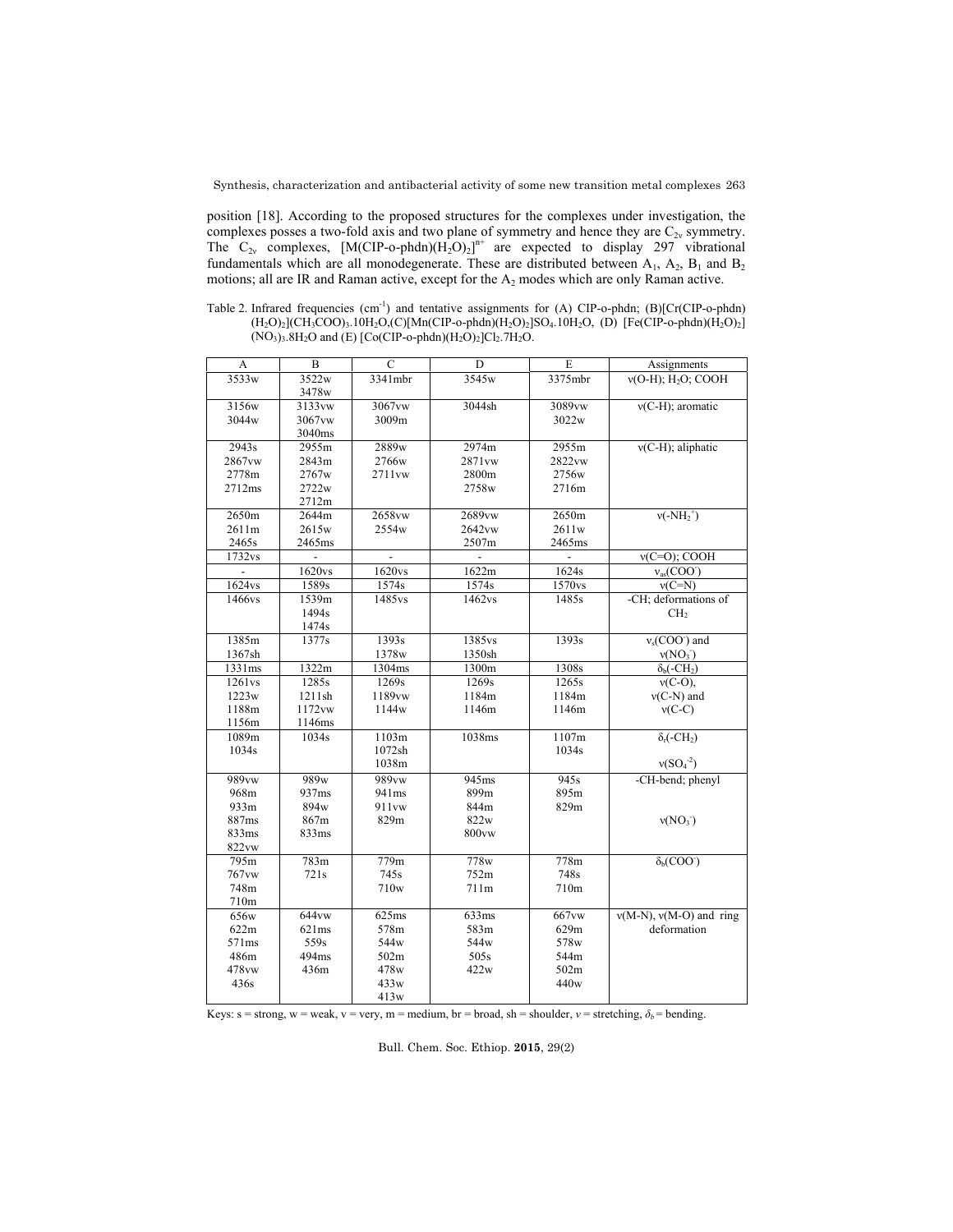The infrared spectrum of CIP-o-phdn shows the absence of the bands attributable to  $v(NH_2)$ group of o-phenylenediamine and ν(C=O) of ciprofloxacin. Instead, newly formed very strong band at 1624 cm<sup>-1</sup> is obtained. This suggests the complete condensation of the amino groups with keto group [23] indicating the formation of the Schiff base linkage [24]. The IR spectra of all complexes containing hydration and or coordination water molecules display bands at 3545- 3341 cm<sup>-1</sup> due to  $v(O-H)$  vibration mode of the water molecules [25] and this was confirmed by the results of thermal analysis. The stretching vibrations  $v(C-H)$  of phenyl,  $-CH_2$  and  $-CH_3$  groups in these compounds are assigned as a number of bands in the region 3156–2711cm<sup>-1</sup>. The groups in these compounds are assigned as a number of bands in the region  $3156-2711$  cm<sup>-1</sup>. assignments of all the C−H stretching vibrations agree quite well with the literature [26, 27].

The presence of a group of bands with different intensities in the range 2689-2465 cm<sup>-1</sup>. which assigned to vibration of the quaternized nitrogen of the piperazine group, indicates the zwitterionic form of CIP-o-phdn is involved in the coordination to the investigated metal ions [27]. The two bands observed at 1732 and  $1624 \text{ cm}^{-1}$  in the spectrum of the CIP-o-phdn have been assigned to the stretching vibration of carboxylic ν(COOH) and the azomethine group  $v(C=N)$ , respectively [28-35]. The absent of the band at 1732 cm<sup>-1</sup> in all complexes and the shift of the characteristic band of azomethine group to a lower value from  $1624 \text{ cm}^{-1}$  to  $1589 \text{ cm}^{-1}$  for Cr(III), at 1574 cm<sup>-1</sup> for Mn(II) and Fe(III), at 1570 cm<sup>-1</sup> for Co(II) indicated that the involvement of C=N group and one oxygen of the carboxylate group in the interaction with metal ion forming six and five membered rings and the carboxylic group is deprotonated [36].

In the case of monodentate carboxylate ligand, the antisymmetric and symmetric (COO) stretches will be shifted to higher and lower frequencies, respectively, with an average  $\Delta v$  > 200  $cm^{-1}$  [37-43]. For our complexes the presence of band in the region 1624-1620 cm<sup>-1</sup> in the IR spectra which assigned to the asymmetric stretching vibration  $v_{as}$  of the ligated carboxylato group and the symmetric vibration occurs in the region  $1393-1377$  cm<sup>-1</sup> with different intensities [24, 44, 45] and with  $\Delta v > 200$  cm<sup>-1</sup> indicated that the carboxylate group reacts as monodentate through one of oxygen atoms.

 The spectra of the isolated solid complexes showed a group of bands with different intensities which characteristics for ν(M-N) and (M-O). The ν(M-N) and (M-O) bands observed at 559 and 494 cm<sup>-1</sup> for Cr(III), at 625, 578, 544 and 502, cm<sup>-1</sup> for Mn(II), at 633, 583, 544 and 505 cm<sup>-1</sup> for Fe(III), at 629, 578, 544 and 502, cm<sup>-1</sup> for Co(II) (Table 2) which are absent in the spectrum of CIP-o-phdn. This indicates the coordination of CIP-o-phdn through both C=N and carboxylic groups [25, 26].

#### *Electronic spectra*

The application of ultraviolet spectroscopy is more universal and can be useful in structural determinations of all chelates since they all absorb in this region [46]. The formation of the metal ciprofloxacin Schiff base complexes was also confirmed by the electronic solid reflection spectra. The electronic solid reflection spectra of CIP-o-phdn along with the Cr(III), Mn(II), Fe(III) and Co(II) complexes in the wavelength interval from 200 to 800 nm range are shown in Figure 1. It can be seen that free ciprofloxacin Schiff base reflected at 209, 229 and 321 nm (Table 3). The first two bands at 209 and 229 nm may be attributed to  $\pi$ - $\pi$ <sup>\*</sup> transition and the second band observed at 321 nm is assigned to n- $\pi^*$  transitions, these transitions occur in case of unsaturated hydrocarbons which contain ketone groups or azomethine group [32]. The shift of the reflection bands to higher values (bathochromic shift) and the absent of the band at 321 nm in case of Cr(III), Mn(II), Fe(III) and Co(II) complexes and presence of new bands in the reflection spectra of complexes indicate that the formation of their metal complexes [28]. The four complexes have bands in the range from 414 to 624 nm which may be assigned to the ligand to metal charge-transfer and d-d transition. [28-30, 47].

The spectrum of Schiff base Cr(III) complex show two absorption bands 624 and 569 nm which are assigned to  ${}^6A_{2g} \rightarrow {}^4T_{2g}(F)$  and  ${}^4\hat{T}_{2g} \rightarrow {}^4T_{1g}(F)$  transitions, respectively, in favor of octahedral geometry [48]. The reflectance spectrum of Mn(II) complex showed two identified

Bull. Chem. Soc. Ethiop. **2015**, 29(2)

264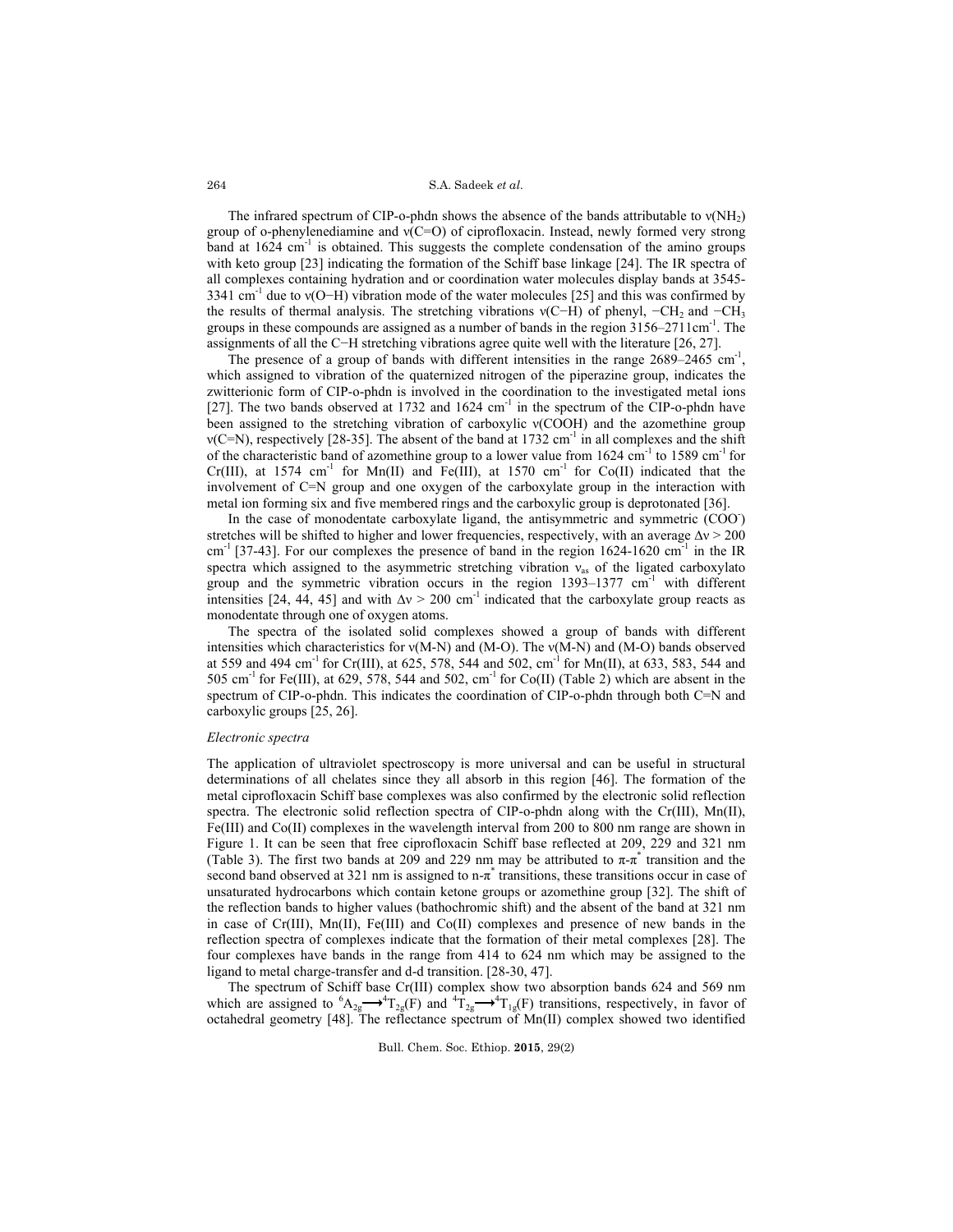bands at 619 and 571nm which are assigned to  ${}^{6}A_{1g} \rightarrow {}^{4}T_{1g}({}^{4}G)$  and  ${}^{6}A_{1g} \rightarrow {}^{4}T_{2g}({}^{4}G)$  transitions, respectively [49]. The electronic spectrum of octahedral Fe(III) complex show one absorption band at 533 nm which are assigned to  ${}^{6}A_1 \rightarrow {}^{4}T_2(G)$  transition [50]. The Schiff base Co(II) complex absorption spectrum show one absorption band at 623 nm which are assigned to  ${}^{4}T_{1g}(F)$ <br> $\rightarrow {}^{4}T$ . (D) transition in four of orthodral secondary.  $\rightarrow$ <sup>4</sup>T<sub>1g</sub>(P) transition in favor of octahedral geometry.

Finally, the results presented here, clearly indicated that the metal ions form stable solid complexes with CIP-o-phdn and monodentate ligand such as  $H_2O$  where metal ions are six coordinate.



Figure 1. Electronic reflection spectra for (A) CIP-o-phdn;  $(B)[Cr(CIP-o-phdn)(H<sub>2</sub>O)<sub>2</sub>]$  $(CH_3COO)_3.10H_2O$ , $(C)[Mn(CIP-o-phdn)(H_2O)_2]SO_4.10H_2O$ , (D) [Fe(CIP-o-phdn)  $(H_2O)_2$ ](NO<sub>3</sub>)<sub>3</sub>.8H<sub>2</sub>O and (E) [Co(CIP-o-phdn)(H<sub>2</sub>O)<sub>2</sub>]Cl<sub>2</sub>.7H<sub>2</sub>O.

|                                        |         | (CIP) Schiff base complex with |          |          |          |  |  |  |  |
|----------------------------------------|---------|--------------------------------|----------|----------|----------|--|--|--|--|
| Assignments (nm) $(CIP-o\text{-}phdn)$ |         | Cr(III)                        | Mn(II)   | Fe(III)  | Co(II)   |  |  |  |  |
| $\pi$ - $\pi$ <sup>-</sup> transitions | 209.229 | 219                            | 234      | 213, 218 | 214      |  |  |  |  |
| $n-\pi$ transitions                    | 321     | 274, 284, 337                  | 293      | 277, 398 | 280, 398 |  |  |  |  |
| Ligand-metal charge<br>transfer        |         | 516                            | 430, 520 | 414      | 456, 515 |  |  |  |  |
| d-d transition                         |         | 569, 624                       | 571, 619 | 533      | 623      |  |  |  |  |

Table 3. UV-Vis. spectra of CIP-o-phdn; Cr(III), Mn(II), Fe(III) and Co(II).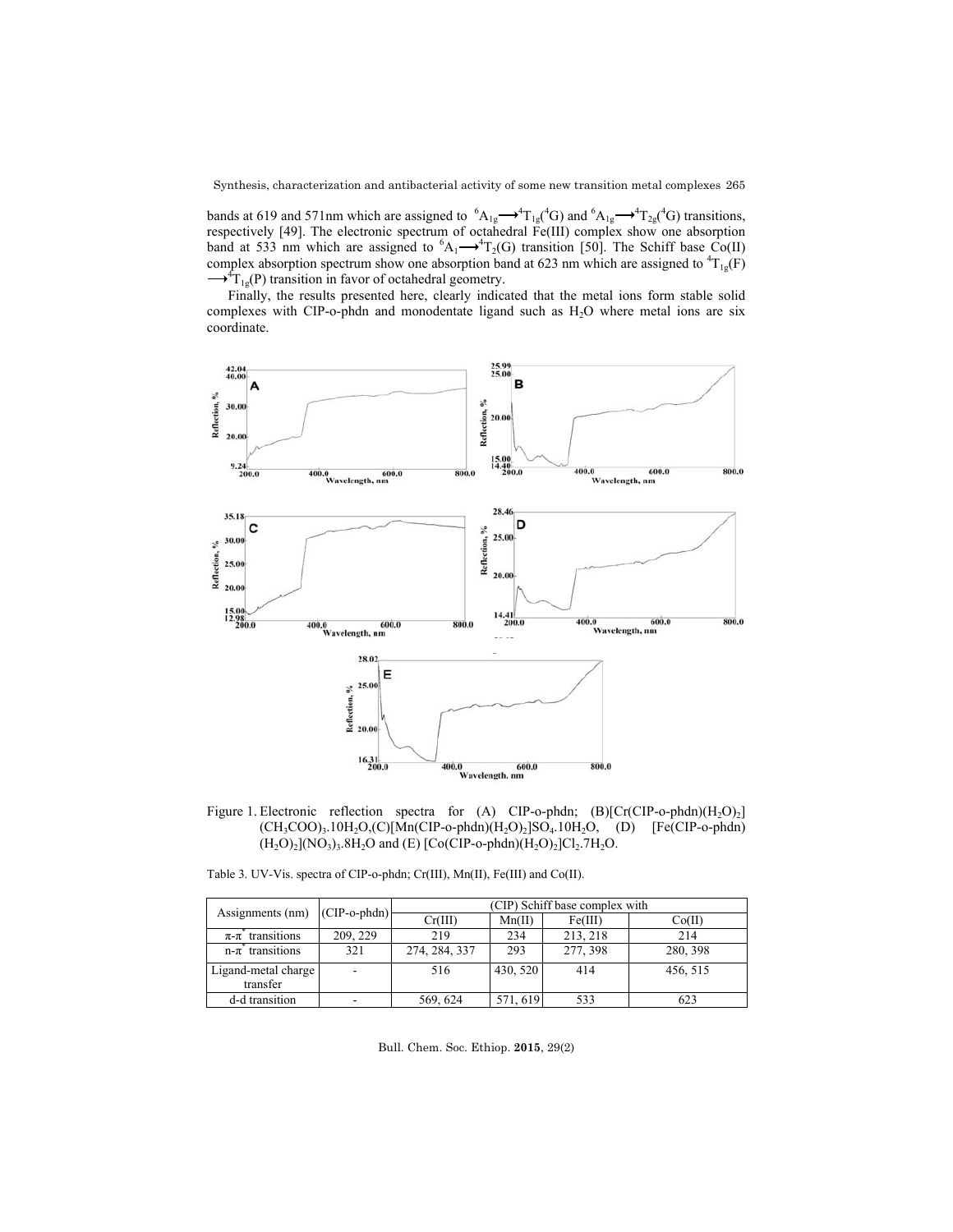# *1 H NMR spectra*

To make sure about the proposed structure of the isolated metal complexes <sup>1</sup>H NMR spectra were run. The  ${}^{1}H$  NMR spectrum of CIP-o-phdn, in DMSO- $d_6$  (Table 4) showed the characteristic singlet at  $\delta$ : 11 ppm to the proton of carboxylic (COOH). The resonance of the carboxylic proton (COOH) is not detected in the spectra of the isolated solid complexes that suggest the coordination of CIP-o-phdn through its carboxylato oxygen atoms [28-30, 51]. Also, the <sup>1</sup>H NMR spectra for complexes exhibit new peaks in the range 4.10-5.13 ppm, due to the presence of water molecules in the complexes. On comparing main peaks of CIP-o-phdn with its complexes, it is observed that all the peaks of the free ligand are present in the spectra of the complexes with chemical shift upon binding of CIP-o-phdn to the metal ion [52].

Table 4. <sup>1</sup>H NMR values (ppm) and tentative assignments for (A) CIP-o-phdn; (B) [Cr(CIP-ophdn)(H<sub>2</sub>O)<sub>2</sub>](CH<sub>3</sub>COO)<sub>3</sub>.10H<sub>2</sub>O, (C) [Mn(CIP-o-phdn)(H<sub>2</sub>O)<sub>2</sub>]SO<sub>4</sub>.10H<sub>2</sub>O, (D) [Fe(CIP-ophdn)(H<sub>2</sub>O)<sub>2</sub>](NO<sub>3</sub>)<sub>3</sub>.8H<sub>2</sub>O and (E) [Co(CIP-o-phdn)(H<sub>2</sub>O)<sub>2</sub>]Cl<sub>2</sub>.7H<sub>2</sub>O.

|               | в                        |               |           |               | Assignments                            |
|---------------|--------------------------|---------------|-----------|---------------|----------------------------------------|
| $1.21 - 1.34$ | 1.19-1.30                | $0.82 - 1.62$ | 1.23      | $1.05 - 1.29$ | $\delta H$ ,-CH <sub>2</sub> and -CH   |
|               |                          |               |           |               | cyclopropane                           |
| 2.09          | 2.09                     | 2.09          | 2.09      | 2.08-2.26     | $\delta H$ , -NH; piperazine           |
| 2.49          | 2.50                     | 2.51          | 2.50      | $2.49 - 2.73$ | $\delta H$ , $-MH_2$                   |
| 3.32-3.86     | 3.01-3.83                | 3.44          | 3.33      | 3.33-3.77     | $\delta$ H, -CH <sub>2</sub> aliphatic |
|               | 4.40                     | 5.13          | 4.10      | 4.10          | $\delta H H_2$ O                       |
| $7.60 - 9.11$ | $7.57 - 8.67$            | 7.69-8.69     | 7.88-8.30 | 7.85-8.65     | $\delta H$ , -CH aromatic              |
|               | $\overline{\phantom{0}}$ |               |           |               | $\delta$ H, -COOH                      |

### *Thermal studies*

Thermogravimetric (TGA) and differential thermogravimetric (DTG) analyses for CIP-o-phdn and their isolated solid complexes were carried out to get information about the thermal stability of these new complexes and to suggest a general Scheme for thermal decomposition as well as to ascertain the nature of associated water molecules. In the present investigation, heating rates were suitably controlled at 10  $^{\circ}$ C min<sup>-1</sup> under nitrogen atmosphere and the weight loss is measured from the room temperature to 800 °C. Figure 2 represent the TGA and DTG curves and Table 5 gives the maximum temperature values for decomposition along with the corresponding weight loss values for each step of the decomposition reaction. These data support the proposed complexes chemical formulae. CIP-o-phdn is thermally stable at room temperature and the decomposition started at 35 C and finished at 715 C with one stage at three maxima 200, 311 and 630 C and is accompanied by a weight loss of 99.82%.

The thermal decompostion of  $[Cr(CIP-o-phdn)(H<sub>2</sub>O)<sub>2</sub>](CH<sub>3</sub>COO)<sub>3</sub>$ . 10H<sub>2</sub>O complex proceeds with two main degradation steps. The first stage of decomposition occurs at a temperature maximum of 60 °C. The found weight loss associated with step is 15.19% and may be attributed to the loss of the ten water molecules which is in good agreement with the calculated values of 15.27%. Loss of water crystallization at a relatively low temperature may indicate weak Hbonding involving the  $H_2O$  molecule and the complex. The second stage of decomposition occurs at three maxima 323, 400 and 650 C with intermediate formation of very unstable products which were not identified [25, 53, 54] and the weight loss found at this stage equals 76.34% corresponds to loss  $20C_2H_2+3.5N_2+NO+2HF+4CO+5.5H_2O$ . For Mn(II) complex the thermal decomposition exhibits two main degradation steps. The first step of decomposition occurs from 25 to 282 C is accompanied by a weight loss of 16.28% in agreement with the theoretical values 16.35% for the loss of ten uncoordinated water molecules (water of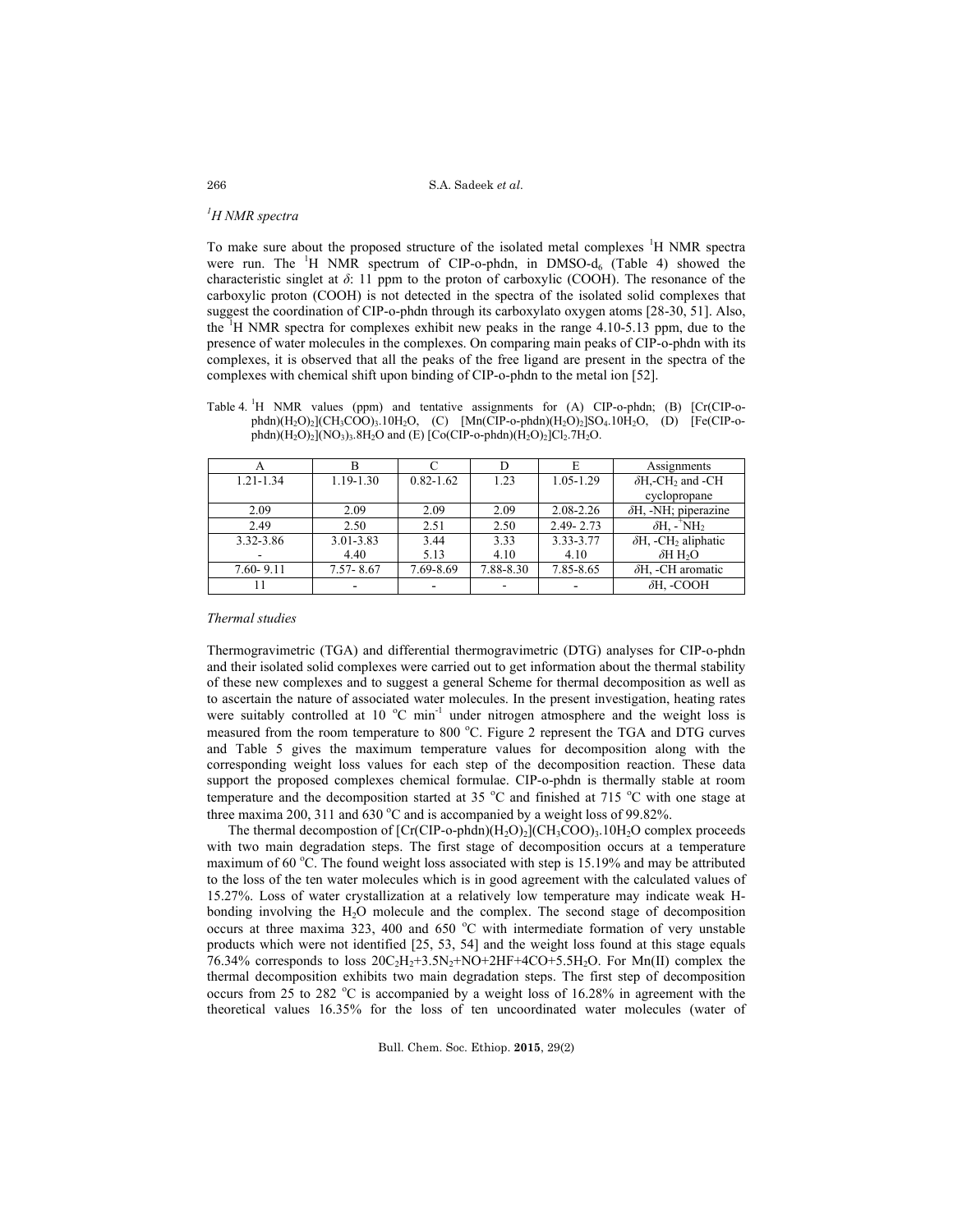crystalization). The second step of decompostion occurs at four maxima 282, 332, 400 and 600 C with a weight loss of 68.68% this associated with the loss of ciprofloxacin Schiff base forming manganize sulphate as a final product (Table 5). The thermal degradation for the  $[Fe(CIP-o-phdn)(H<sub>2</sub>O)<sub>2</sub>](NO<sub>3</sub>)$ <sub>3</sub>.8H<sub>2</sub>O exhibits two degradation steps. The first step of decomposition occurs in the range 25-175 °C, with one maximum temperature at 75 °C, is accompanied by a weight loss of 12.34% corresponding exactly to the loss of eight water molecules. The second step of degradation occurs at three maxima at 231, 356 and 438 °C and is accompanied by a weight loss of 80.46%, corresponding to the loss of  $19C_2H_2+10NO+2HF+0.5N_2+0.5H_2+2CO+1.5H_2O$ . The actual weight loss from these two steps is 92.80%, close to the calculated value 93.09%. The  $[Co(CIP-o-phdn)(H<sub>2</sub>O)<sub>2</sub>]Cl<sub>2</sub>.7H<sub>2</sub>O$ complex decomposes in two steps within the temperature range 25-900 C with total mass loss 93.00% leaving CoO as residue. The proposed structure formula on the basis of the results discussed in our paper located as follows (Scheme 1).



 $M = Cr(III)$ , Mn(II), Fe(III) and Co(II)  $N = 2$  for Mn(II), Co(II) and 3 for Cr(III), Fe(III)

Scheme 1. The coordination mode of M with CIP-o-phdn.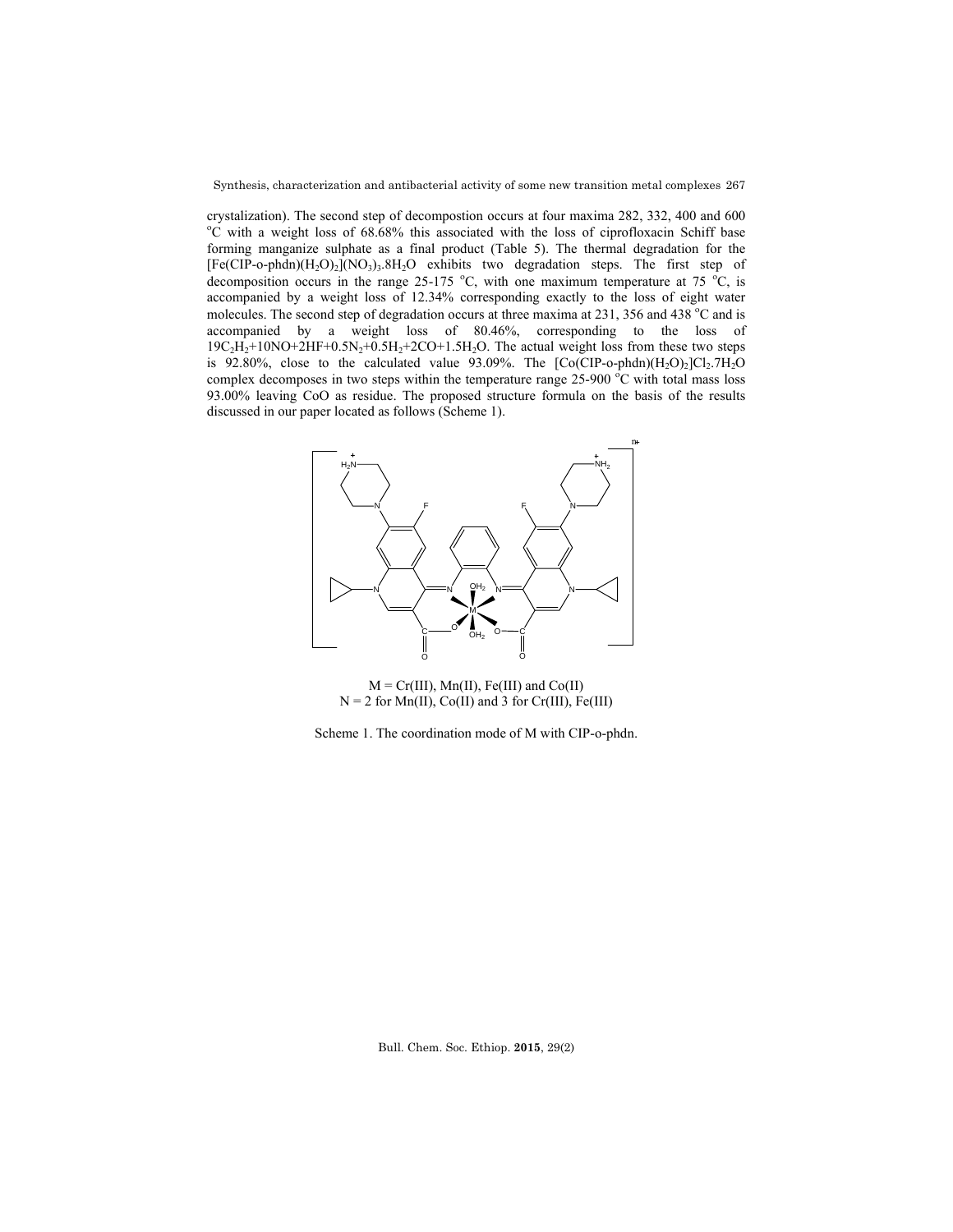S.A. Sadeek *et al.*



Figure 2. TGA and DTG diagrams for (A) CIP-o-phdn;  $(B)[Cr(CIP-o-phdn)(H<sub>2</sub>O)<sub>2</sub>]$  $(CH_3COO)_3.10H_2O$ , $(C)[Mn(CIP-o-phdn)(H_2O)_2]SO_4.10H_2O$ , (D) [Fe(CIP-o-phdn)  $(H_2O)_2$ [(NO<sub>3</sub>)<sub>3</sub>.8H<sub>2</sub>O and (E) [Co(CIP-o-phdn)(H<sub>2</sub>O)<sub>2</sub>]Cl<sub>2</sub>.7H<sub>2</sub>O.

#### *Mass spectra*

The idea of mass spectrometer builds up on the separation of fragments ions dependent to the variation of these ions with the ratio of mass to charge (m/z) [55]. Mass spectrum of the synthesized CIP-o-phdn was in a good agreement with the suggested structure (Scheme 2). CIPo-phdn showed molecular ion peak  $(M<sup>+</sup>)$  at m/z = 806.2 (68.91%), and  $M<sup>2</sup>$  at m/z = 808 (2.1%). The molecular ion peak [a] gave fragment which refer to base peak [b] at  $m/z = 604.20$  (100%). The molecular ion peak [a] losses  $C_8H_{20}N_4Cl_2$  to give fragment [c] at m/z = 564.20 (48.74%) and it losses  $C_6H_{10}$  to give fragment [d] at m/z = 723.20 (57.14%). It loses  $C_9H_{20}N_4O_2Cl_2$  to give [e] at m/z = 520.20 (46.22%). The molecular ion peak [a] gave fragment [f] at m/z = 515.20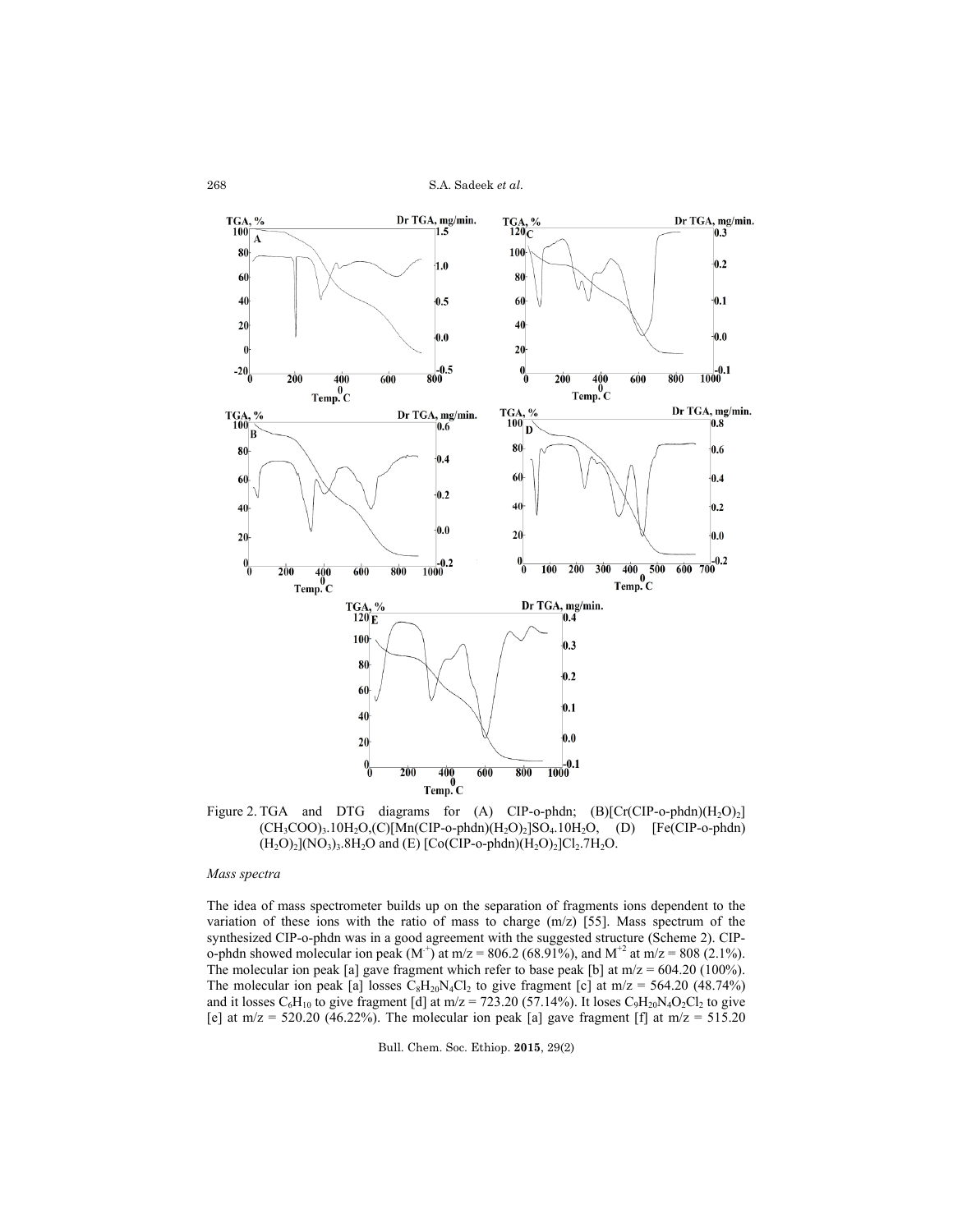(48.74%) and also [g] at  $m/z = 435.20$  (70.59%). The mass spectrum of Co(II) complex displayed molecular peak at 1024.9 which refer to M.Wt. of the complex with the abundance 10.10%. For the other three complexes Cr(III), Mn(II) and Fe(III) with the calculated molecular weights 1179, 1101 and 1155.8, respectively, according to the qualitative and thermogravimetric analyses, the molecular peaks are found outside the scale of the instrument.

Table 5. The maximum temperature  $T_{max}$  (°C) and weight loss values of the decomposition stages for CIPo-phdn, Cr(III), Mn(II), Fe(III) and Co(II).

| Compounds                                                    | Decompo-    | $T_{\rm max}$ (°C) |        | Weight loss | Lost species                                                                        |
|--------------------------------------------------------------|-------------|--------------------|--------|-------------|-------------------------------------------------------------------------------------|
|                                                              | sition      |                    | $(\%)$ |             |                                                                                     |
|                                                              |             |                    | Calc.  | Found       |                                                                                     |
| $(CIP-o-phdn)$                                               | First step  | 200, 311, 630      | 100    | 99.82       | $18C_2H_2+4CO+2HCl+2HF+H_2+4N_2$                                                    |
| $C_{40}H_{42}N_8O_4F_2Cl_2$                                  | Total loss  |                    | 100    | 99.82       |                                                                                     |
|                                                              | Residue     |                    |        |             |                                                                                     |
| $[Cr(CIP-o-$                                                 | First step  | 60                 | 15.27  | 15.19       | 10H <sub>2</sub> O                                                                  |
| $phdn$ )(H <sub>2</sub> O) <sub>2</sub> ](CH <sub>3</sub> CO | Second step | 323, 400, 650      | 76.25  | 76.34       | 20C <sub>2</sub> H <sub>2</sub> +3.5N <sub>2</sub> +NO+2HF+4CO+ 5.5H <sub>2</sub> O |
| $O$ <sub>3</sub> 10H <sub>2</sub> O                          | Total loss  |                    | 91.52  | 91.53       |                                                                                     |
| $C_{46}H_{73}N_8O_{22}F_2Cr$                                 | Residue     |                    | 8.48   | 8.47        | $CrO15+2C$                                                                          |
| $[Mn$ CIP-0-                                                 | First step  | 64.                | 16.35  | 16.28       | 10H <sub>2</sub> O                                                                  |
| $phdn$ )(H <sub>2</sub> O) <sub>2</sub> ]SO <sub>4</sub> .   | Second step | 282, 332, 400,     | 68.85  | 68.68       | 19C <sub>2</sub> H <sub>2</sub> +3NO+CO+2HF+2H <sub>2</sub> O+2.5N <sub>2</sub>     |
| 10H <sub>2</sub> O                                           | Total loss  | 600                | 85.20  | 84.96       |                                                                                     |
| $C_{40}H_{64}N_8O_{20}F_2SMn$                                | Residue     |                    | 14.8   | 15.04       | $MnSO_4+C$                                                                          |
|                                                              |             |                    |        |             |                                                                                     |
| $[Fe(CIP-o-$                                                 | First step  | 75                 | 12,45  | 12.34       | 8H <sub>2</sub> O                                                                   |
| phdn) $(H_2O)_2$ ](NO <sub>3</sub> ) <sub>3</sub> .          | Second step | 231, 356, 438      | 80.64  | 80.46       | $19C_2H_2+10NO+2HF+0.5N_2+0.5H_2+2CO+$                                              |
| 8H <sub>2</sub> O                                            | Total loss  |                    | 93.09  | 92.80       | 1.5H <sub>2</sub> O                                                                 |
| $C_{40}H_{60}N_{11}O_{23}F_2Fe$                              | Residue     |                    | 6.91   | 7.20        | FeO <sub>15</sub>                                                                   |
| $[Co(CIP-o-$                                                 | First step  | 55                 | 12.28  | 12.30       | 7H <sub>2</sub> O                                                                   |
| phdn) $(H_2O)_2$ ]Cl <sub>2</sub> .7H <sub>2</sub> O         | Second step | 314, 586, 759      | 80.42  | 80.70       | 20C <sub>2</sub> H <sub>2</sub> +5NO+2HF+2HCl+1.5N <sub>2</sub>                     |
| $(C_{40}H_{58}N_8O_{13}F_2Cl_2Co)$                           | Total loss  |                    | 92.70  | 93.00       |                                                                                     |
|                                                              | Residue     |                    | 7.30   | 7.00        | CoO                                                                                 |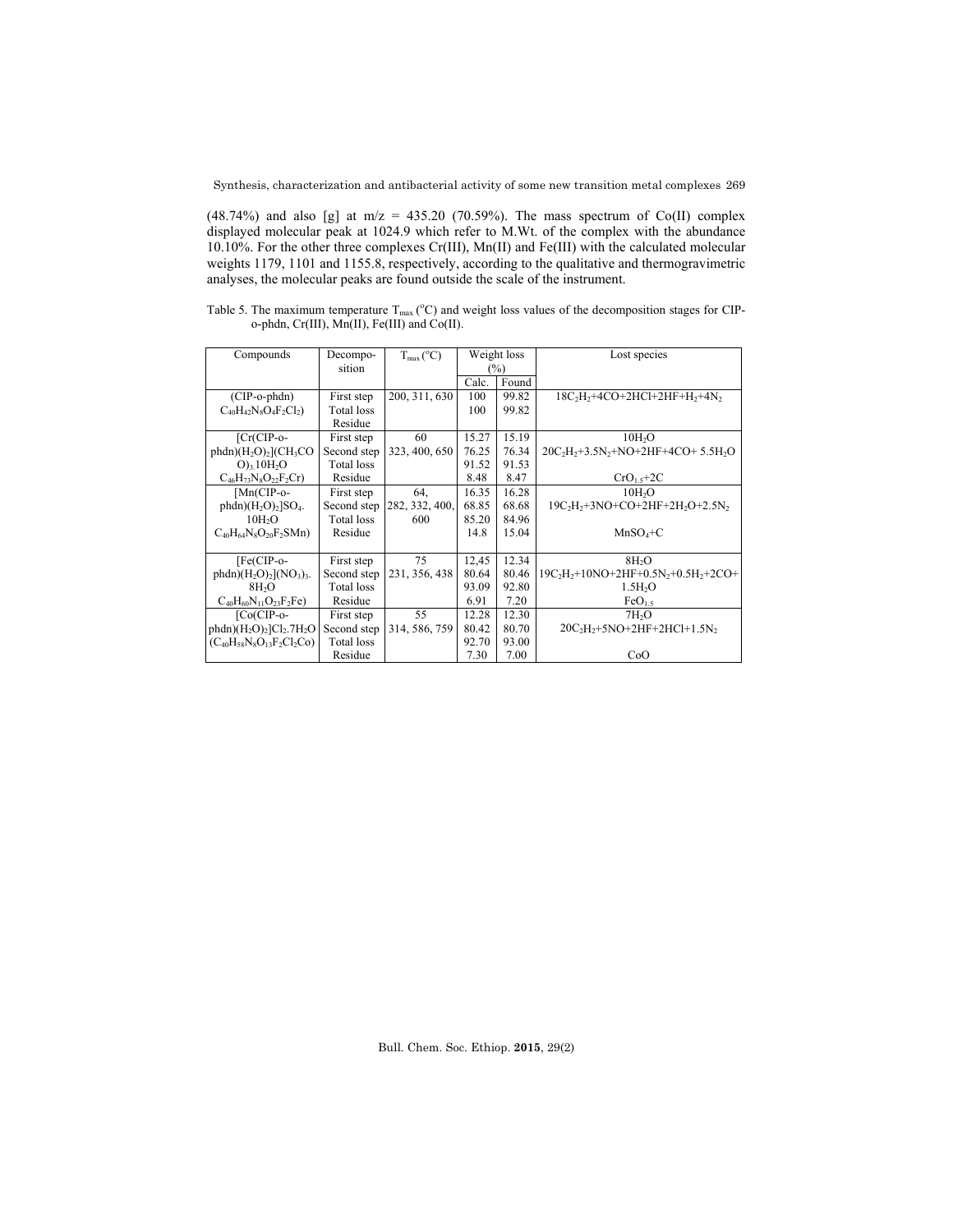

Scheme 2. Fragmentation pattern of CIP-o-phdn.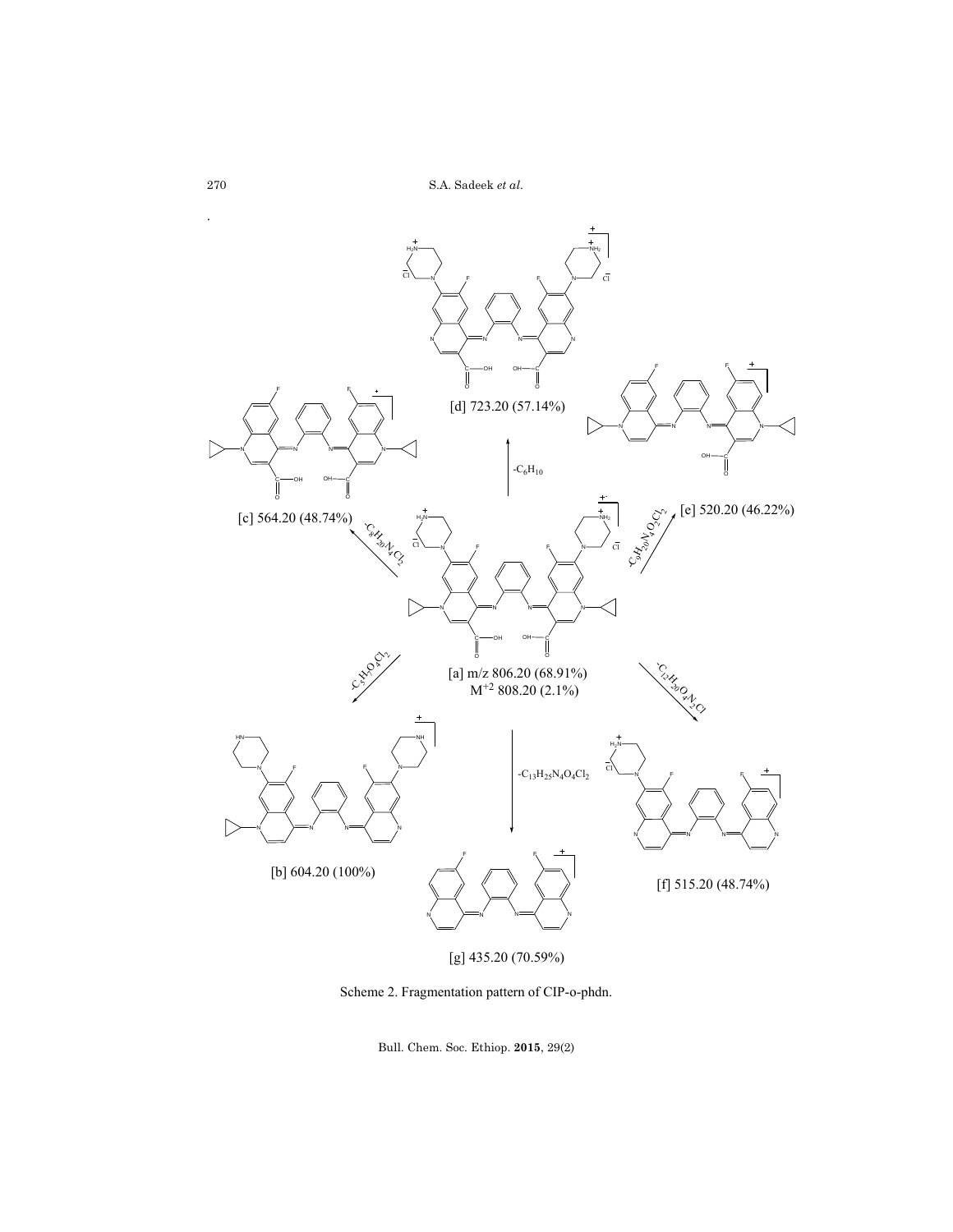#### *Biological activity*

The susceptibility of certain strains of bacterium, such as *Staphylococcus aureus*, *Bacillus subtilis*, *Escherichia coli* and *Pseudomonas aeruginosa* and antifungal screening was studied against two species *Candida albicans* and *Aspergillus fumigates* towards CIP-o-phdn, metal salts and its complexes was judged by measuring size of the inhibition diameter (Table 6 and Figure 3). As assessed by color, the complexes remain intact during biological testing. A comparative study of ligand and their metal complexes showed that the metal complexes exhibit higher antibacterial activity for Gram-positive and Gram-negative. Fe(III) is very highly significant for *Escherichia coli* and *Pseudomonas aeruginosa* and highly significant for *Bacillus subtilis* but Mn(II) showed moderated antibacterial activity for *Escherichia coli*, *Pseudomonas aeruginosa* and *Bacillus subtilis* and highly significant for *Staphylococcus aureus*, and no antifungal activity observed for ligand and their metal complexes (Table 6). The results are promising compared with the previous studies [51, 53, 56, 57]. Such increased activity of metal chelate can be explained on the basis of the oxidation state of the metal ion, overtone concept and chelation theory. According to the overtone concept of cell permeability, the lipid membrane that surrounds the cell favors the passage of only lipid-soluble materials in which liposolubility is an important factor that controls the antimicrobial activity. On chelation the polarity of the metal ion will be reduced to a greater extent due to overlap of ligand orbital and partial sharing of the positive charge of the metal ion with donor groups. Further it increases the delocalization of π-electrons over the whole chelate ring and enhances the lipophilicity of the complexes [51]. This increased lipophilicity enhances the penetration of complexes into the lipid membranes and blocks the metal binding sites in enzymes of microorganisms. These complexes also disturb the respiration process of the cell and thus block the synthesis of proteins, which restricts further growth of the microorganisms. Finaly, the data indicated that CIP-o-phdn exhibits higher antibacterial activity compared with free ciprofloxacin [53].

| Tested compounds                     |                                                   | Microbial species                                              |                                         |                                         |                    |              |                          |  |  |
|--------------------------------------|---------------------------------------------------|----------------------------------------------------------------|-----------------------------------------|-----------------------------------------|--------------------|--------------|--------------------------|--|--|
|                                      |                                                   |                                                                | Bacteria                                |                                         | Fungi              |              |                          |  |  |
|                                      |                                                   | E. coli                                                        | P. aeruginosa                           | B. subtilis                             | S. aureus          |              | C. albicans A. fumigatus |  |  |
| <b>CIP</b>                           |                                                   | $27 \pm 0.35$                                                  | $23 \pm 0.11$                           | $32\pm0.22$                             | $26 \pm 0.40$      | $\theta$     |                          |  |  |
| $CIP-o$ -phdn                        |                                                   | $30\pm0.33$                                                    | $25 \pm 0.11$                           | $36\pm0.22$                             | $29 \pm 0.90$      | $\mathbf{0}$ | $\mathbf{0}$             |  |  |
|                                      | $[Cr(CIP-o-phdn)(H2O)2](CH3COO)3$                 | $40^{+1} \pm 0.22$                                             | $44^{+3} \pm 0.02$                      | $46^{+1} \pm 0.44$                      | $48^{+2} \pm 0.06$ | $\theta$     | $\mathbf{0}$             |  |  |
| 10H <sub>2</sub> O                   |                                                   |                                                                |                                         |                                         |                    |              |                          |  |  |
|                                      | $[Mn(CIP-o-phdn)(H2O)2]SO4.10H2O$                 | $\overline{41}^{+1} \pm 0.11$<br>$\overline{50}^{+3} \pm 0.22$ | $35^{+1} \pm 0.03$                      | $\frac{1}{45}$ <sup>+1</sup> $\pm$ 0.30 | $50^{+2}$ ± 0.88   | $\Omega$     | $\theta$                 |  |  |
|                                      | $[Fe(CIP-o-phdn)(H2O)2](NO3)3$ .8H <sub>2</sub> O |                                                                | $\frac{1}{45}$ <sup>+3</sup> $\pm$ 0.04 | $52^{+2} \pm 0.20$                      | $44^{+1} \pm 0.33$ | $\mathbf{0}$ | $\mathbf{0}$             |  |  |
| $[Co(CIP-o-phdn)(H2O)2]Cl2.7H2O$     |                                                   | $39^{+1} \pm 0.15$                                             | $\frac{1}{43}$ <sup>+3</sup> $\pm$ 0.05 | $\overline{50^{+2} \pm 0.13}$           | $50^{+2} \pm 0.11$ | $\mathbf{0}$ | $\mathbf{0}$             |  |  |
| Cr(OCOCH <sub>3</sub> ) <sub>3</sub> |                                                   | $\theta$                                                       | 0                                       | 0                                       | 0                  | $\mathbf{0}$ | $\mathbf{0}$             |  |  |
| MnSO <sub>4</sub> .6H <sub>2</sub> O |                                                   | $\theta$                                                       | $\Omega$                                | $\Omega$                                | 0                  | $\theta$     | $\mathbf{0}$             |  |  |
| $Fe(NO3)3.9H2O$                      |                                                   | $10\pm 0.33$                                                   | $12\pm 0.11$                            | $\Omega$                                | $\theta$           | $\theta$     | $\theta$                 |  |  |
| CoCl <sub>2</sub> .6H <sub>2</sub> O |                                                   | $\theta$                                                       | $\theta$                                | $\Omega$                                | $\theta$           | $\theta$     | $\mathbf{0}$             |  |  |
| Control (DMF)                        |                                                   | $\Omega$                                                       | $\Omega$                                | $\Omega$                                | $\theta$           | $\theta$     | $\mathbf{0}$             |  |  |
| o-Phenylenediamine                   |                                                   | $15\pm0.33$                                                    | $\theta$                                | $\Omega$                                | $\theta$           | $\mathbf{0}$ | $\mathbf{0}$             |  |  |
| Standard                             | Ampicilin                                         | $\mathbf{0}$                                                   | $\theta$                                | $28 \pm 0.40$                           | $\Omega$           | $\theta$     | $\theta$                 |  |  |
|                                      | Amoxycilin                                        | $\Omega$                                                       | $\Omega$                                | $22 \pm 0.11$                           | $18 + 1.73$        | $\theta$     | $\theta$                 |  |  |
|                                      | Cefaloxin                                         | $24\pm0.34$                                                    | $\theta$                                | $27 \pm 1.15$                           | $16+0.52$          | $\mathbf{0}$ | $\mathbf{0}$             |  |  |

Table 6. The inhibition diameter zone values (mm) for (CIP-o-phdn) and its metal complexes.

Statistical significance P<sup>NS</sup> P not significant, P > 0.05; P<sup>+1</sup> P significant, P < 0.05; P<sup>+2</sup> P highly significant, P < 0.01;  $P^{+3}$  P very highly significant,  $P \le 0.001$ ; student's *t*-test (paired).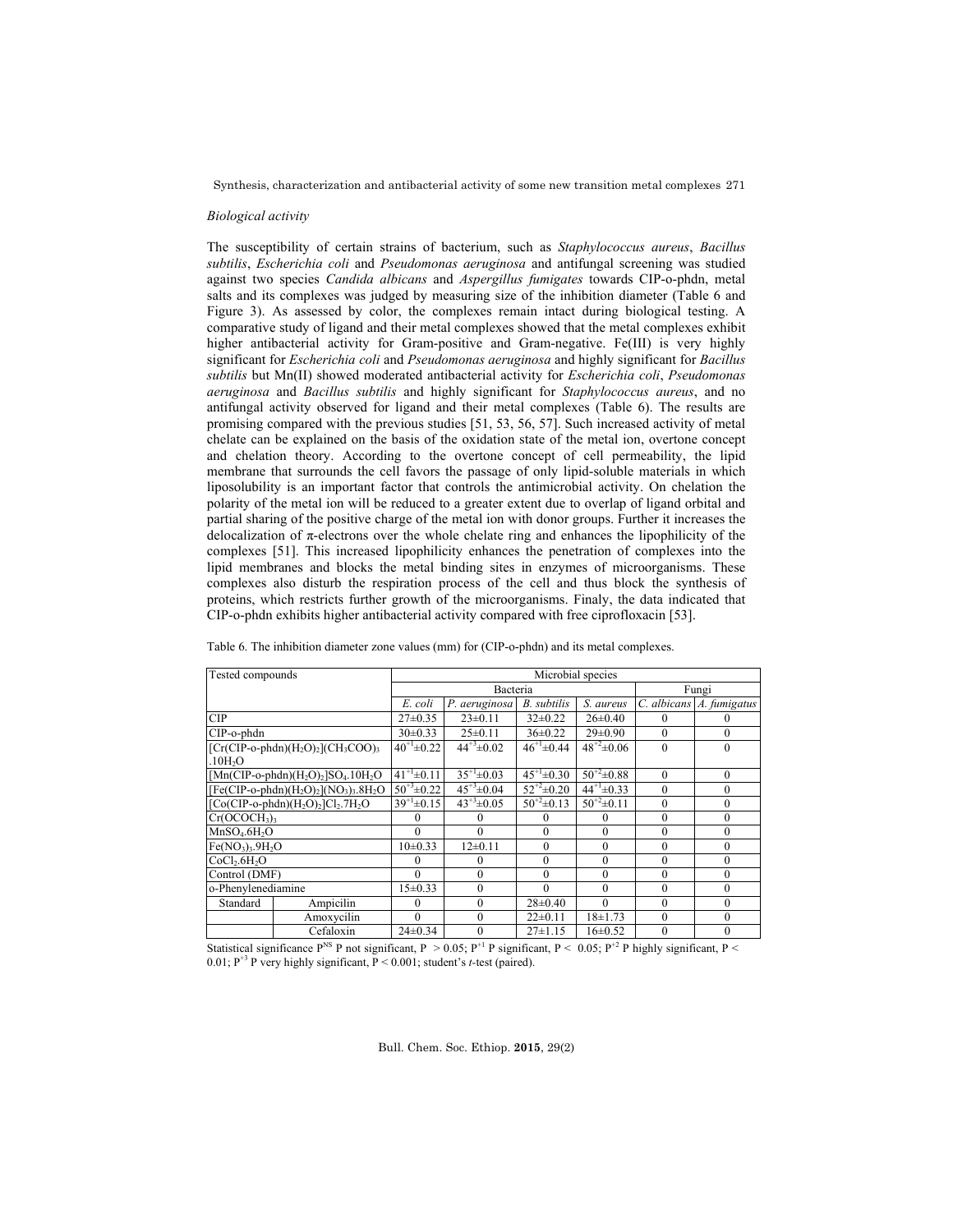

Figure 3.Statistical representation for biological activity of CIP-o-phdn and its metal complexes.

### **CONCLUSION**

To summarize the new CIP-o-phdn tetradentate ligand (N,N'-o-phenylene bis 1-cyclopropyl-6 fluoro-4-oxo-7-(piperazin-1-yl)-quinoline-3-carboxylic acid) has been synthesized and their coordination chemistry with Cr(III), Mn(II), Fe(III) and Co(II) has been studied. The four new complexes were characterized with physicochemical and spectroscopic methods. In all these complexes, CIP-o-phdn is on deprotonated mode and acts as tetradentate ligand bound to the metal ion through two oxygen atoms of carboxylate groups and two nitrogen atoms of azomethine groups. Each metal is six coordinate and the geometry described as distorted octahedral. The antibacterial activity of CIP-o-phdn is higher than ciprofloxacin alone.

### **REFERENCES**

- 1. Dhar, D.N.; Taploo, C.L. *J. Sci. Ind. Res.* **1982**, 41, 501.
- 2. Przybylski, P.; Huczynski, A.; Pyta, K.; Brzezinski, B.; Bartlf. *Curr. Org. Chem.* **2009**, 13, 124.
- 3. Shaw, A.Y.; Chang, C.Y.; Hsu, M.Y.; Lu, P.J.; Yang, C.N.; Chen, H.L. *Eur. J. Med. Chem.* **2010**, 45, 2860.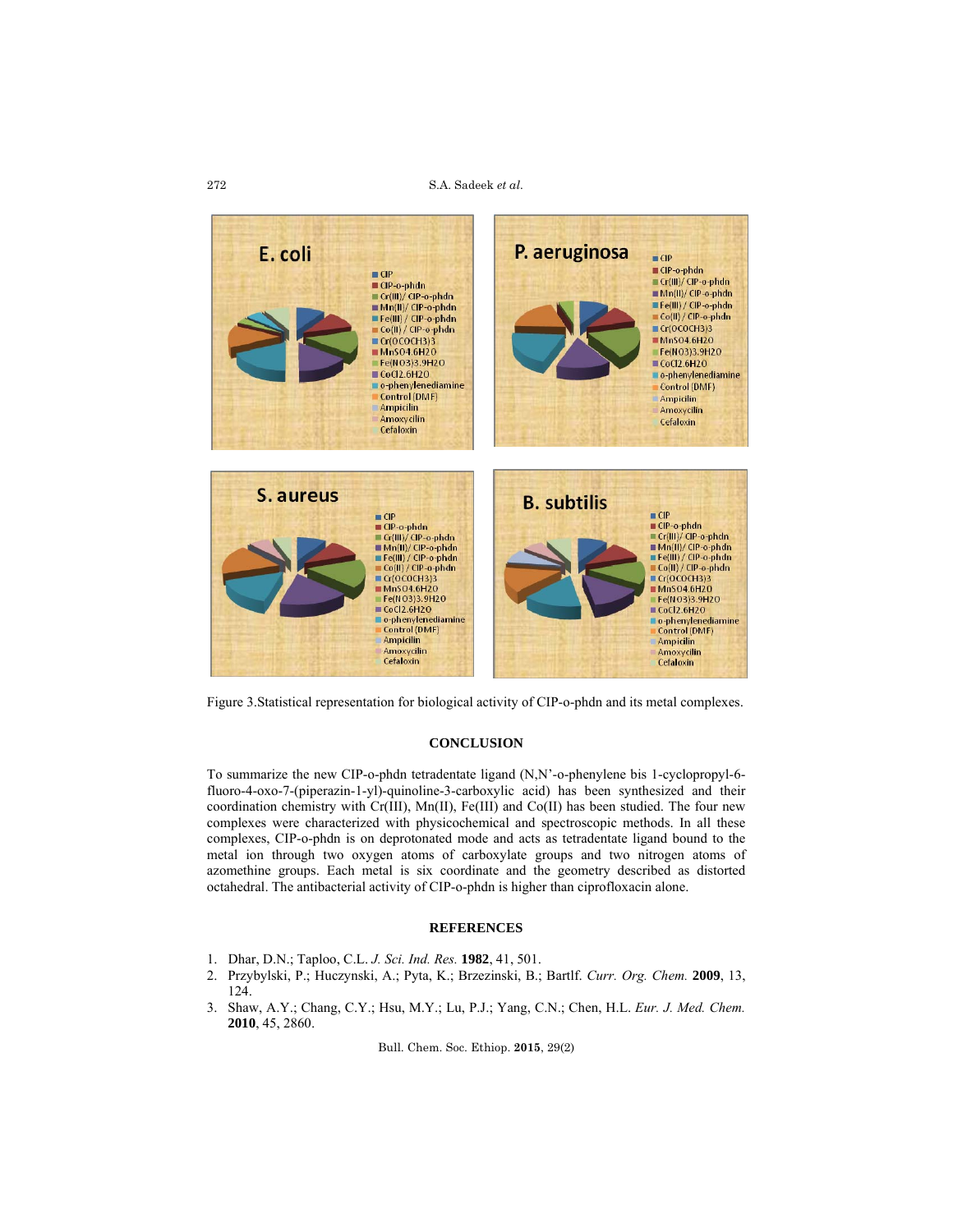- 4. Bringmann, G.; Dreyer, M.; Faber, J.H.; Dalsgaard P.W.; Staerk, D.; Jaroszewski, J.W. *J. Nat. Prod.* **2004**, 67, 743.
- 5. De Souza, A.O.; Galetti, F.C.S.; Silva, C.L.; Bicalho, B.; Parma, M.M.; Fonseca, S.F. *Quim. Nova*. **2007**, 30, 1563.
- 6. Guo, Z.; Xing, R.; Liu, S.; Zhong, Z.; Ji, X.; Wang, L. *Carbohydr. Res*. **2007**, 10, 1329.
- 7. Khalil, S.M.E. *Chem. Pap*. **2000**, 54, 12.
- 8. Hamilton, D.E.; Drago, R.S.; Zombeck, A. *J. Am. Chem. Soc.* **1987**, 109, 374.
- 9. Chen, D.; Martel, A.E. *J. Inorg. Chem.* **1987**, 26, 1026.
- 10. Nishinaga, A.; Yamada, T.; Fujisawa, H.; Ishizaki, K. *J. Mol. Catal.* **1988**, 48, 249.
- 11. Xi, Z.; Liu, W.; Cao, G.; Du, W.; Huang, J.; Cai, K.; Guo, H. *Cuihua. Xuobao.* **1986**, 7, 357.
- 12. Chakraborty, H.; Paul, N.; Rahman, M.L. *Trans. Met. Chem.* **1994**, 19, 524.
- 13. Zhao, Y.D.; Pang, D.W.; Zong, Z.; Cheng, J.K.; Luo, Z.F.; Feng, C.J.; Shen, H.Y.; Zhung, X.C. *Huaxue. Xuebao*. **1988**, 56, 178.
- 14. Sreekala, R.; Yusuff, K.K.; Mohammed, K.K. *Catal. Pap.* **1994**, 507.
- 15. Ramesh, R.; Sugantyhy, P.K.; Natarajan, K. *Synth. React. Inorg. Met.–Org. Chem.* **1996**, 26, 47.
- 16. Ohashi, Y. *Bull. Chem. Soc. Jpn.* **1997**, 70, 1319.
- 17. Teleb, S.M.; Sadeek, S.A.; Nour, E.M. *Spectrosc. Lett.* **1993**, 26, 169.
- 18. Nour, E.M.; Al-kority, A.M.; Sadeek, S.A.; Teleb, S.M. *Synth. React. Inorg. Met.-Org. Chem.* **1993**, 23, 39.
- 19. Vogel, A.I. *"Qualitative Inorganic Analysis",* 6th ed., Wiley: New York; **1987**.
- 20. Beecher, D.J.; Wong, A.C. *Appl. Environ. Microbial.* **1994**, 60, 1646.
- 21. Fallik, E.; Klein, J.D.; Grinberg, S.; Lomaniec, E.; Lurie, S.; Lalazar, A. *J. Econ. Entomol.* **1993**, 77, 985.
- 22. Geary*,* W.J. *Coord. Chem. Rev.* **1971**, 7, 81.
- 23. Chandra, S.; Kumar U. *J. Saudi. Chem. Soc.* **2004**, 8, 77.
- 24. Keypour, H.; Shayesteh, M.; Sharifi-Rad, A.; Saleh Zadeh, S.; Khavasi, H.; Valencia, L. *Organomet. Chem.* **2008**, 693, 3179.
- 25. Nakamoto, K. *Infrared and Raman Spectra of Inorganic and Coordination Compounds*, 4th ed., Wiley: New York; **1986**; p 230.
- 26. Sadeek, S.A.; Teleb, S.M.; Refat, M.S.; Elmosallamy, M.A.F. *J. Coord. Chem*. **2005**, 58, 1077.
- 27. Silverstein, R.M.; Bassler, G.C.; Morril, T.C. *Spectroscopic Identification of Organic Compounds*, 5th ed., Wiley: New York; **1991**.
- 28. Turel, I.; Bukovec, P.; Quirós, M. *Int. J. Pharm.* **1997**, 152, 59.
- 29. Sadeek, S.A.; Refat, M.S.; Hashem, H.A. *J. Coord. Chem.* **2006**, 59, 759.
- 30. Sadeek, S.A.; EL-Shwiniy, W.H. *J. Mol. Struct.* **2010**, 977, 243.
- 31. Sadeek, S.A.; EL-Shwiniy, W.H. *J. Mol. Struct.* **2010**, 981, 130.
- 32. Gao, F.; Yang; P.; Xie; J.; Wang, H. *J. Inorg. Biochem*. **1995**, 60, 61.
- 33. Sadeek, S.A.; EL-Shwiniy, W.H.; Zordok, W.A.; EL-Didamony, A.M. *Spectrochim. Acta Part A* **2011**, 78, 854.
- 34. Sadeek, S.A.; El-Attar, M.S.; Abd El-Hamid, S.M. *J. Mol. Struct*. **2013**, 1051, 30.
- 35. Sadeek, S.A.; El-Attar, M.S.; Abd El-Hamid, S.M. *Synth. React. Inorg. Met.-Org. Nano-Metal Chem*. **2015**, 45, 1412.
- 36. Refat, M.S. *Spectrochim. Acta* **2007**, 68, 1393.
- 37. Kessissoglou, D.P.; Manoussakis, G.E.; Hatzidimitriou, A.G.; Kanatzidis, M.G. *Inorg. Chem*. **1987**, 26, 1395.
- 38. Davies, J.A.; Eagle, C.T.; Pinkerton, A.A.; Syed, R. *Acta Cryst.* **1987**, 43, 1547.
- 39. Gregg, M.R.; Powell, J.; Sawyer, J.F. *Acta Cryst*. **1988**, 44, 43.
- 40. Robertson, G.B; Tucker, P.A. *Acta Cryst*. **1983**, 39, 858.